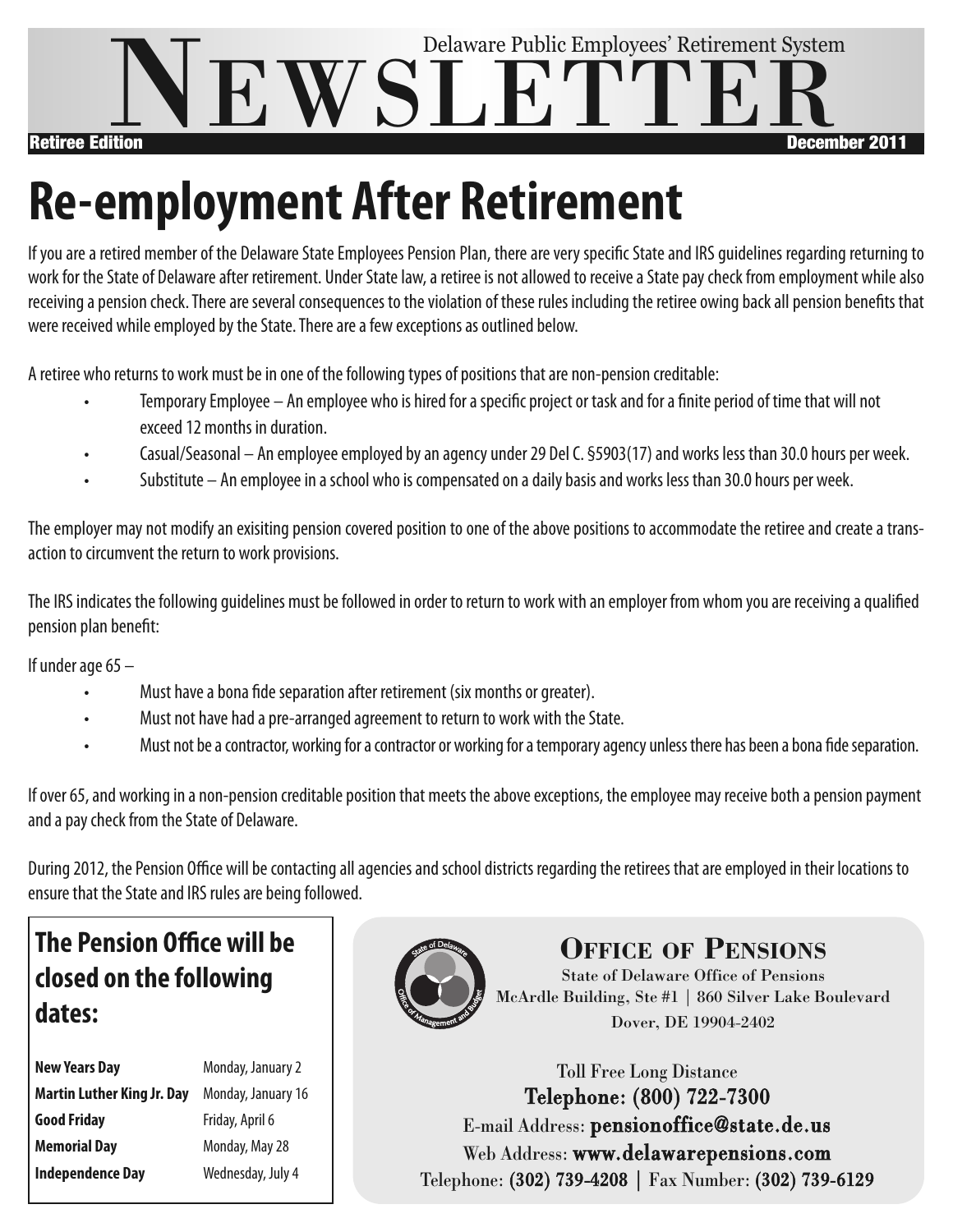### **AnnualFinancial Reporting**

With investment markets responding positively in the past year following the severe global economic recession which began in early 2008 and drew to a close in Fiscal Year 2010, the Delaware Public Employees' Retirement System (System or DPERS) showed positive results as well. The System's investment portfolio had a 24.3% return gross of fees in Fiscal Year 2011. The total System's annualized returns for the last 5, 10, and 15 years are 6.6%, 6.7% and 8.3%, respectively. System investments are managed to control the downside risk to which assets are exposed, while maximizing long-term gain potential. This strategy positions the System to limit the impact of adverse market conditions. With the fact that market conditions are constantly changing, the Board, Investment Committee, and consultants are constantly monitoring DPERS' investment portfolio. It is important to remember that DPERS is a long-term investor with a time horizon that lasts over decades and that the investment portfolio is well diversified in many different asset classes.

As a member of a DPERS pension plan, you participate in a Defined Benefit Plan, and your retirement benefits are paid out to you regardless of market events. When you retired, DPERS calculated your monthly pension benefit based on various factors such as years of service and salary, not investment results. DPERS takes responsibility for the management and investment of the trust fund and understands that markets will fluctuate. DPERS' investment policy seeks to minimize risk and provide returns over the long term.

During the past fiscal year work continued on the implementation of a new financial reporting system.

Participation in the County & Municipal pension plans continued to grow with the addition of the Town of Greenwood and Town of Blades.

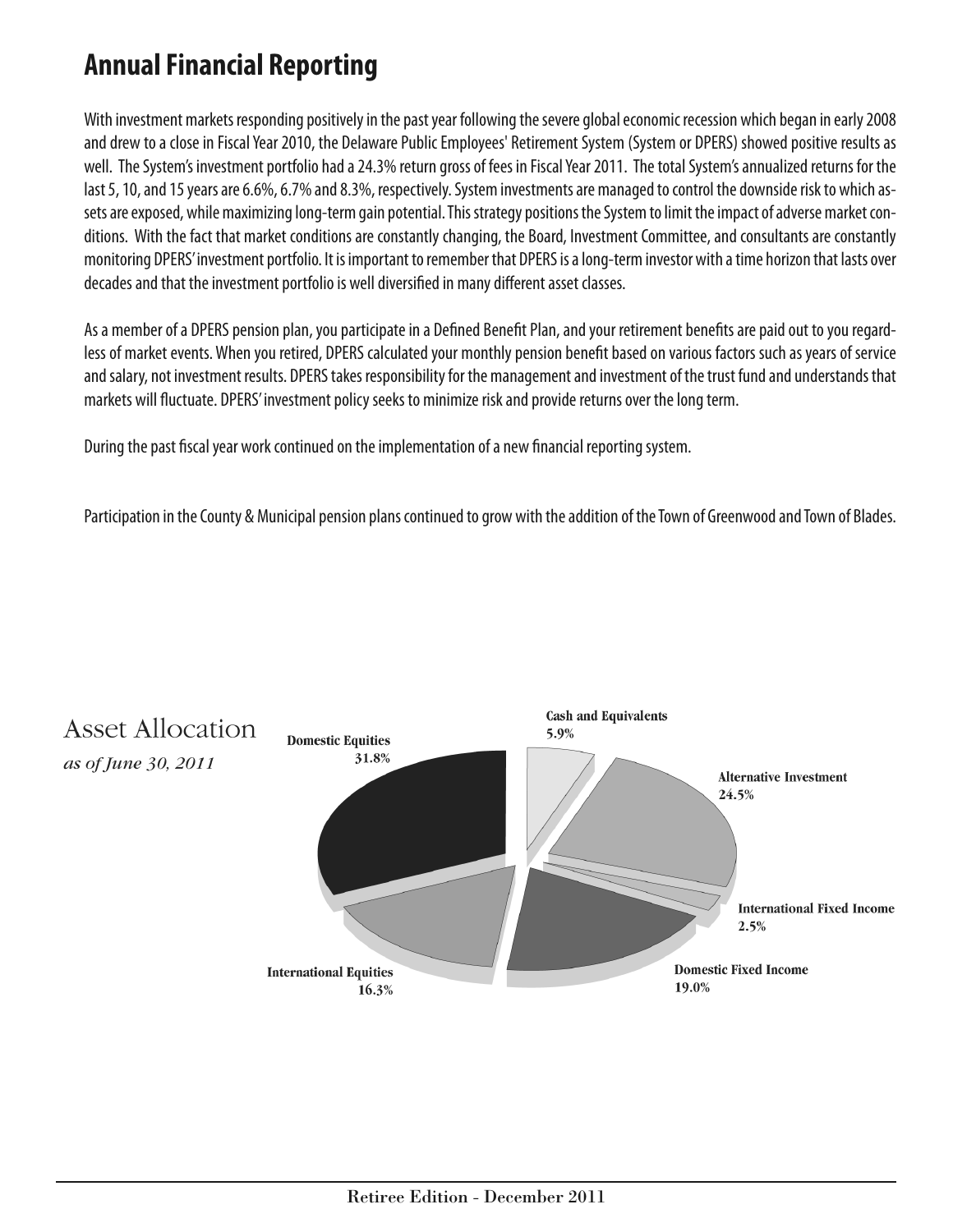## **AnnualFinancial Reporting**

The DPERS Comprehensive Annual Financial Report for the fiscal year ended June 30, 2010 was awarded the Government Finance Officers Association of the United States and Canada (GFOA) Certificate of Achievement for Excellence in Financial Reporting. In order to be awarded a Certificate of Achievement, a government unit must publish an easily readable and efficiently organized comprehensive annual financial report. This report must satisfy both generally accepted accounting principles and applicable legal requirements. A Certificate of Achievement is valid for a period of one year only. This is the fifteenth consecutive year that DPERS has received a Certificate of Achievement. We believe that our current comprehensive annual financial report continues to meet the Certificate of Achievement Program's requirements, and we are submitting it to the GFOA to determine its eligibility for another certificate.

| Pension Plan/Fund                                                                   | <b>Ending Market</b><br>Value as of<br>June 30, 2011<br>(in thousands) | Funding<br>Status as of<br>June 30, 2011 |
|-------------------------------------------------------------------------------------|------------------------------------------------------------------------|------------------------------------------|
| State Employees'                                                                    | Ś.<br>7,056,916                                                        | 94.0%                                    |
| <b>Special Fund</b>                                                                 | 372                                                                    | 141.5%                                   |
| <b>New State Police</b>                                                             | 272,547                                                                | 94.3%                                    |
| Judiciary                                                                           | 55,810                                                                 | 88.4%                                    |
| County & Municipal Police & Firefighters'                                           | 161,180                                                                | 98.3%                                    |
| County & Municipal Other Employees'                                                 | 21,615                                                                 | 90.4%                                    |
| Delaware Volunteer Firemen's                                                        | 14,270                                                                 | 48.7%                                    |
| <b>Diamond State Port Corporation</b>                                               | 17,295                                                                 | 83.4%                                    |
| <b>Closed State Police</b><br>the Closed State Police Plan is a pay-as-you-go plan. | 2,263                                                                  | 0.8%                                     |

In addition, the Public Pension Coordinating Council (PPCC) granted the System the Public Pension Standards Award for 2010. The major PPCC goal is to promote excellence in plan design and administration among state and local public retirement systems. The Public Pension Standards considered include: comprehensive benefit programs, funding adequacy, receipt of GFOA award in current year, independent actuarial valuation, independent audit review resulting in an unqualified opinion from the auditor, independent investment performance evaluation, adoption of written fiduciary standards by Board and Investment Committee, and communications with membership.

## **2011 Tax Documents and Retiree Annual Statements**

#### *Forms1099-R,1099 MISC &W-2's*

Your 2011 tax documents are scheduled to be mailed no later than January 31, 2012. Retirees who received a benefit payment from the State of Delaware Office of Pensions in 2011 will receive either a 1099-R, 1099 MISC or W-2 Form stating information about that payment. You will need this information to complete your 2011 tax returns. Some retirees may receive more than one of the above listed forms if they received more than one type of payment; for instance, if they received a payment as a beneficiary of another member's benefit and monthly benefit payments from their own retirement. If you wish to make any changes to your tax deductions, go to our website at www.delawarepensions.com and fill out a Tax Withholding Election form (TWE) and mail it to the Pension Office.

#### *Retiree AnnualStatements*

Your RAS (Retiree Annual Statement) is scheduled to be mailed in mid to late winter. Retirees who received monthly benefit payments as of 12/31/11 will receive a personalized statement. The statement will list the Survivor Entitlement selected at retirement, Benefit Options and Plan Options.

#### *CarefullyReview Your Mailings*

When you receive your documents, please review them carefully. If you have any questions regarding your Tax Documents or your Retiree Annual Statement, please contact our office.

### *Upcoming Pension BenefitCheck Dates:*

Tuesday, January 31, 2012 Wednesday, February 29, 2012 Friday, March 30,2012 Monday, April 30, 2012 Thursday, May31,2012 Friday, June29,2012

*Reminder: Pension benefits are payable on thelastworking day ofeachmonth.*